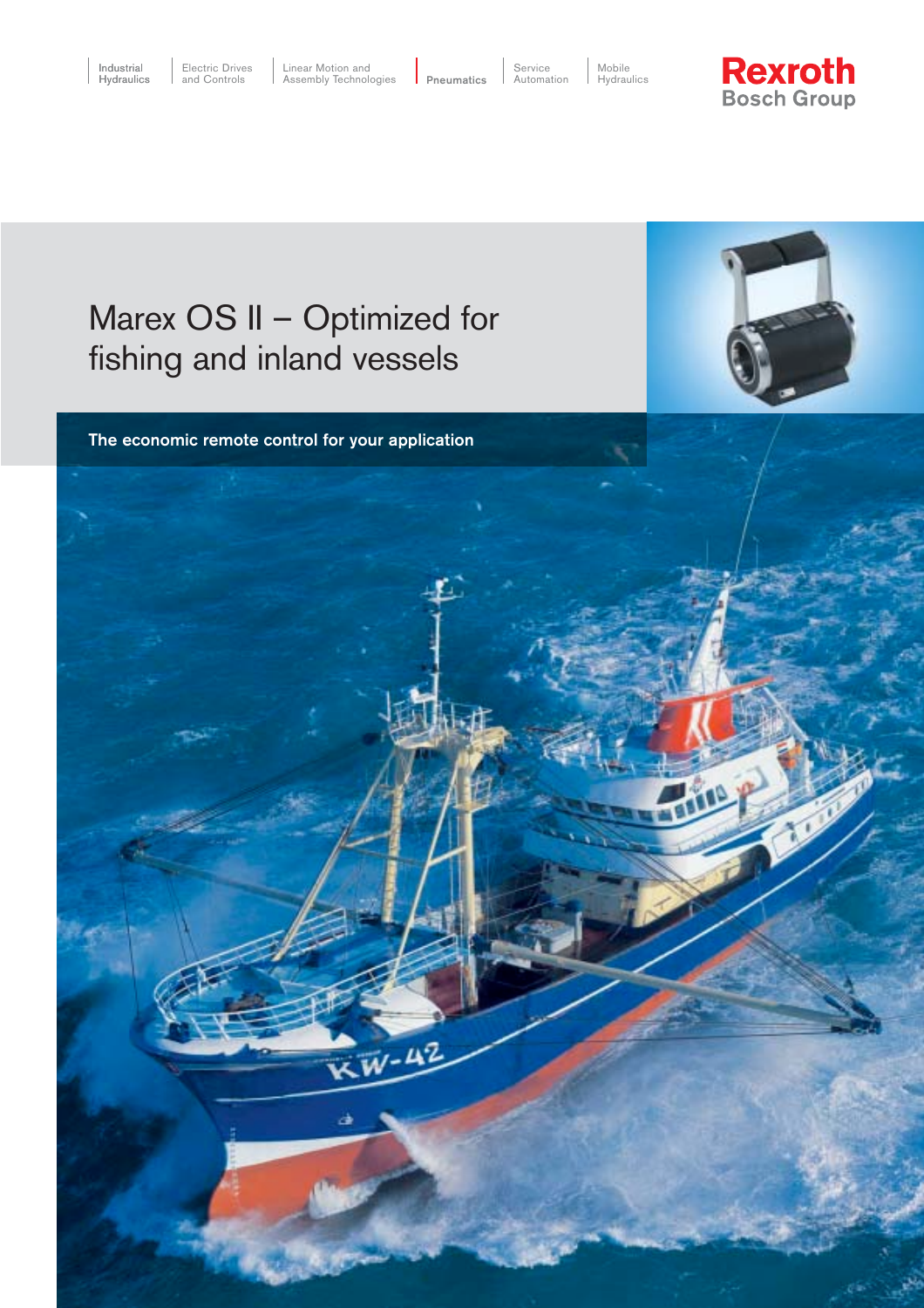# Marex OS II – The control system ready to connect for fishing and inland vessels with single-engine and multiple-engine systems.



marex  $OS$  II



#### In Hanover, Germany, Bosch Rexroth produce electronical remote controls for ship propulsion systems.

Profiting from the experience gained within more than 40 years, Bosch Rexroth developed the modular remote control system Marex OS II. With the Marex OS II, Bosch Rexroth provide a technologically well-engineered system for fishing and inland vessels. No matter whether for reversing gears or controllable pitch propeller. Ready to connect, space-saving and economic.

## The individual solution

The schematic diagram shows a typical example of a remote control for inland ships with one engine propulsion system. In case of multiple engines (2, 3, 4 ...), the system is set up several times accordingly. There, all engines can either be operated separately or, by means of pressing a key, conjointly from one control head lever. All components are ready to connect, which simplifies the installation in new buildings and retrofits. Wiring faults are avoided: just install the system, switch it on, make the necessary adjustments and commission the system – that's all.

### The components

- Control head to set rpm and gear direction
- Back-up panel on the bridge and in the ECR - to indicate the shaft speed and direction during remote control operation and to operate the propulsion system in case of a remote control failure
- Ready-to-connect cables from the control unit to the control station
- Ready-to-connect cables from the control unit to the speed governor and reversing gear
- Speed sensor to pick up the shaft speed
- Separate power supply of remote control and back-up system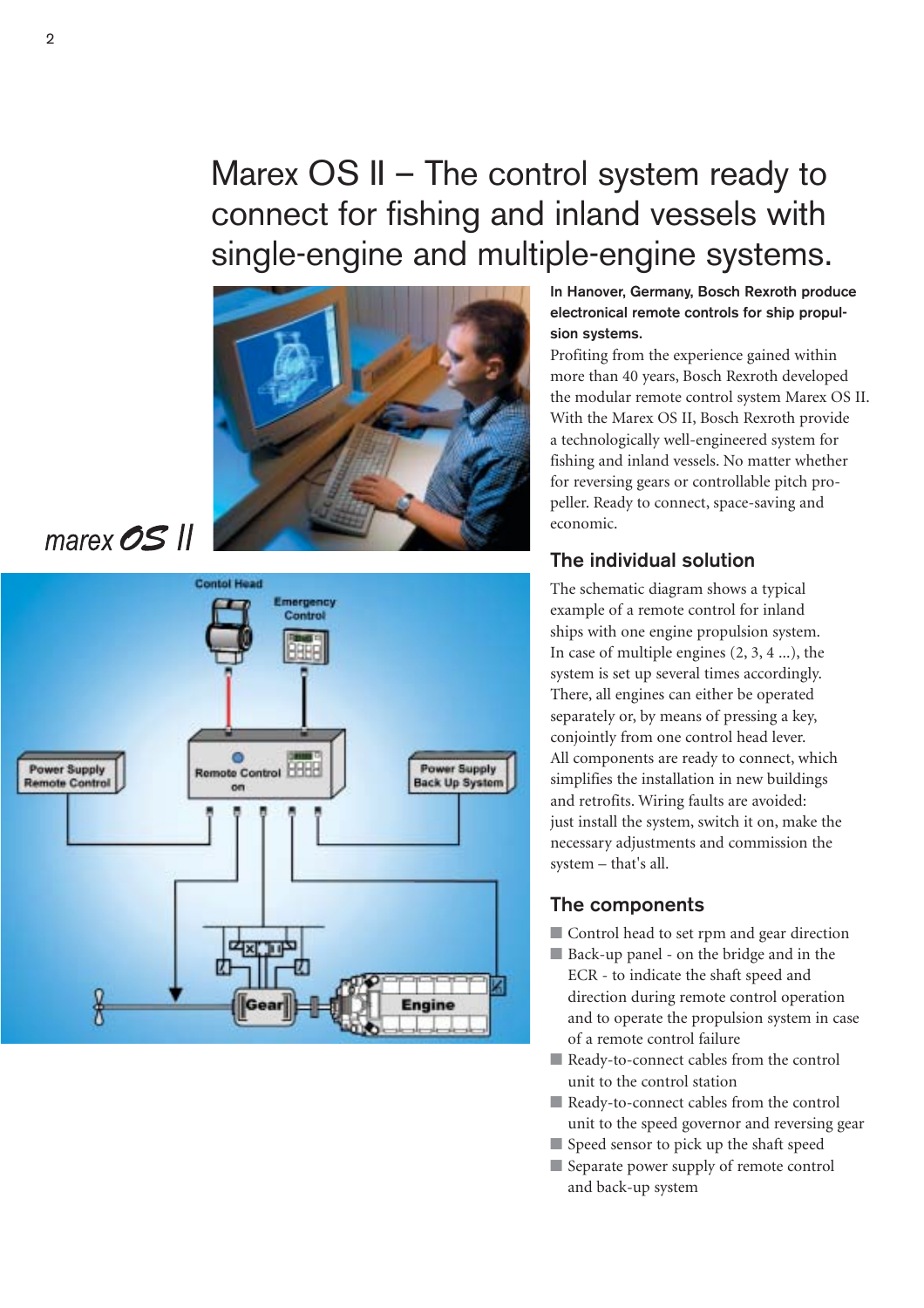

### The system

Marex OS II stands for "Open System". Due to its high grade of modularity, the remote control can be adapted easily to all particularities of the propulsion system.

- Adapted to the specific needs of fishing and inland vessels
- Flexible in the adaptation to the propulsion system
- Redundant emergency control system

Engine characteristic lines for economic operation, overload control and adjustable delay times for smooth and efficient gear shifting are only a small extract of the functions the Marex OS II provides.

# The technology

The remote control's components are connected by means of pre-confectioned cables. A serial CAN-bus serves for communication purposes. The CAN-bus ensures an extremely secure control procedure. The shaft speed and direction can be indicated by means of the display in the back-up panel. Information from the safety system can be integrated into the control procedure.

- Little wiring effort
- Pre-confectioned electrical cables
- Devices ready to connect

#### Operating safety – certification

All components correspond to the highest demands of safety and fulfill the requirements of the most important classification societies.

#### E. g. endurance test

During this test the control head is actuated about one million times. Well-chosen materials as well as first-class quality make sure that the devices withstand this high grade of operation. Further tests

#### Vibration, high-voltage, temperature, salt mist, EMC, inflammability, declination

Our products are developed according to the instructions of following classification societies Germanischer Lloyd, LR, ABS, BV, Rina, Russian Maritime Register, Polski Register, Korean Register